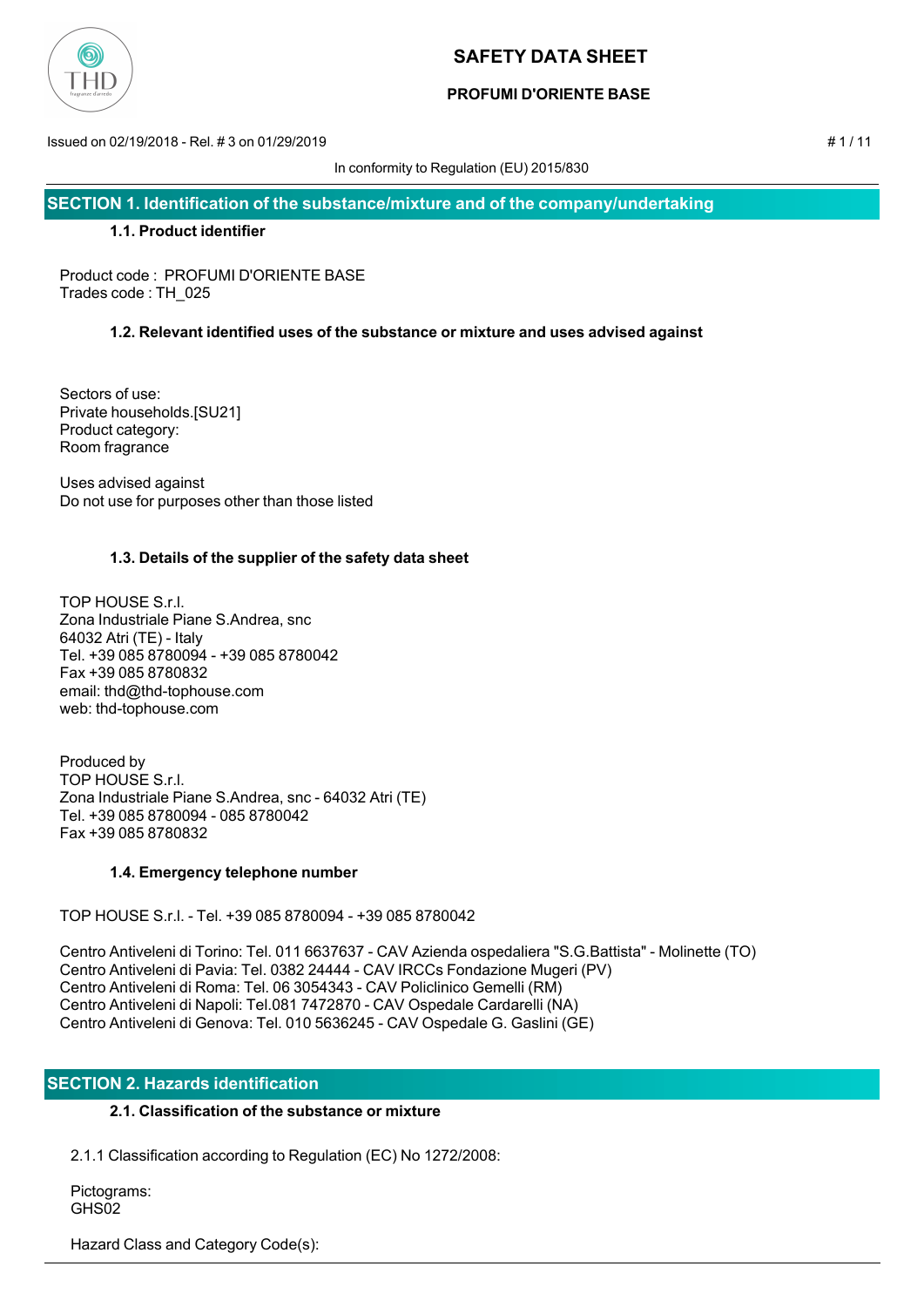

## **PROFUMI D'ORIENTE BASE**

Issued on 02/19/2018 - Rel. # 3 on 01/29/2019 # 2 / 11

In conformity to Regulation (EU) 2015/830

Flam. Liq. 2, Aquatic Chronic 3

Hazard statement Code(s):

H225 - Highly flammable liquid and vapour.

H412 - Harmful to aquatic life with long lasting effects.

 The product easy inflames if subordinate to an ignition source. The product is dangerous to the environment as it is harmful to aquatic life with long lasting effects

## **2.2. Label elements**

Labelling according to Regulation (EC) No 1272/2008:

Pictogram, Signal Word Code(s): GHS02 - Danger

Hazard statement Code(s):

H225 - Highly flammable liquid and vapour.

H412 - Harmful to aquatic life with long lasting effects.

Supplemental Hazard statement Code(s):

 EUH208 - Contains 2-acetoxy-2,3,8,8-tetramethyloctahydronaphthal ene, Eugenol, 1-(1,2,3,4,5,6,7,8a -Ottaidro-2,3,8,8-tetrametil-2-naftil)etan-1-one, MMDHCA, etile metilefeniglicidate, 10-Undecenale. May produce an allergic reaction.

Precautionary statements:

General

P101 - If medical advice is needed, have product container or label at hand.

P102 - Keep out of reach of children.

Prevention

P210 - Keep away from heat, hot surfaces, sparks, open flames and other ignition sources. No smoking.

P233 - Keep container tightly closed.

P273 - Avoid release to the environment.

Storage

P403+P235 - Store in a well-ventilated place. Keep cool.

Disposal

P501 - Dispose of contents/container according to local law.

Contains:

2-acetoxy-2,3,8,8-tetramethyloctahydronaphthal ene, Eugenol, 1-(1,2,3,4,5,6,7,8a

-Ottaidro-2,3,8,8-tetrametil-2-naftil)etan-1-one, MMDHCA, etile metilefeniglicidate, 10-Undecenale

## **2.3. Other hazards**

The substance / mixture NOT contains substances PBT/vPvB according to Regulation (EC) No 1907/2006, Annex XIII

No information on other hazards Packaging to be fitted with a tactile warning

## **SECTION 3. Composition/information on ingredients**

**3.1 Substances**

Irrilevant

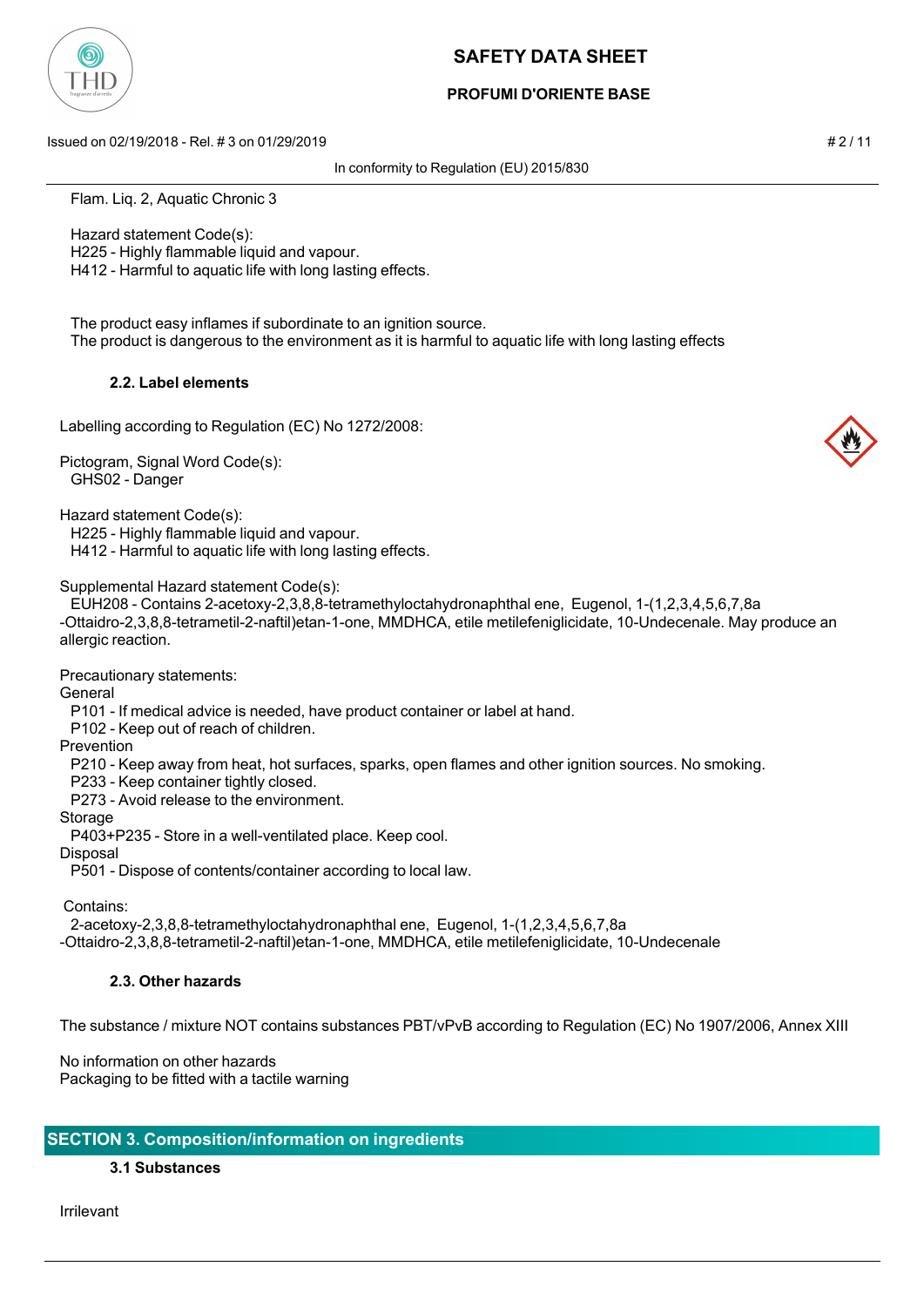

## **PROFUMI D'ORIENTE BASE**

Issued on 02/19/2018 - Rel. # 3 on 01/29/2019 # 3 / 11

In conformity to Regulation (EU) 2015/830

#### **3.2 Mixtures**

Refer to paragraph 16 for full text of hazard statements

| <b>Substance</b>                                                                                           | Concentration   | <b>Classification</b>                                                                            | Index        | <b>CAS</b>     | <b>EINECS</b> | <b>REACh</b>                  |
|------------------------------------------------------------------------------------------------------------|-----------------|--------------------------------------------------------------------------------------------------|--------------|----------------|---------------|-------------------------------|
| Dipropilene glicol metile etere<br>substance for which there are<br>Community workplace exposure<br>limits | $> 5 \le 10\%$  |                                                                                                  |              | 34590-94-8     | 252-104-2     | 01-2119450<br>011-60-00       |
| propan-2-ol                                                                                                | $> 1 \le 5\%$   | Flam. Liq. 2, H225;<br>Eye Irrit. 2, H319;<br>STOT SE 3, H336                                    | 603-117-00-0 | 67-63-0        | 200-661-7     |                               |
| Benzyl acetate                                                                                             | $> 1 \le 5\%$   | Aquatic Chronic 3,<br>H412                                                                       |              | $140 - 11 - 4$ | 205-399-7     | 01-2119638<br>272-42-****     |
| 2-acetoxy-2,3,8,8-tetramethylocta<br>hydronaphthal ene                                                     | $> 0.1 < 1\%$   | Skin Corr. 2, H315;<br>Skin Sens. 1B, H317;<br>Aquatic Chronic 1,<br>H410                        |              | 54464-57-2     | 259-174-3     | 01-2119489<br>989-04-****     |
| 1-(1,2,3,4,5,6,7,8a<br>-Ottaidro-2,3,8,8-tetrametil-2-naftil<br>)etan-1-one                                | $> 0, 1 < 1\%$  | Skin Irrit. 2, H315;<br>Skin Sens. 1B, H317;<br>Aquatic Chronic 1,<br>H410                       |              | 68155-66-8     | 268-978-3     |                               |
| 2,6-di-tert-butyl-p-cresol                                                                                 | $> 0.1 \le 1\%$ | Aquatic Chronic 1,<br>H410                                                                       |              | 128-37-0       | 204-881-4     | 01-2119565<br>113-46          |
| p-cresolo                                                                                                  | $> 0.1 \le 1\%$ | Acute Tox. 3, H301;<br>Acute Tox. 3, H311;<br>Skin Corr. 1B, H314;<br>Aquatic Chronic 3,<br>H412 | 604-004-00-9 | 106-44-5       | 203-398-6     | 01-2119448<br>336-36-000<br>0 |
| 10-Undecenale                                                                                              | $> 0.1 < 1\%$   | Skin Sens. 1B, H317                                                                              |              | 112-45-8       | 203-973-1     |                               |
| Eugenol                                                                                                    | $> 0, 1 < 1\%$  | Skin Sens. 1, H317;<br>Eye Irrit. 2, H319                                                        |              | $97-53-0$      |               |                               |
| <b>MMDHCA</b>                                                                                              | $> 0, 1 < 1\%$  | Skin Sens. 1B, H317;<br>Aquatic Chronic 2,<br>H411                                               |              | 1205-17-0      | 214-881-6     |                               |
| etile metilefeniglicidate                                                                                  | $> 0.1 < 1\%$   | Skin Sens. 1B, H317;<br>Aquatic Chronic 2,<br>H411                                               |              | 77-83-8        | 201-061-8     |                               |

#### **Fractionated global values**

| H318             | $= 0.45$ | H412 | $= 2.55$ | H411 | $= 0.60$ | H <sub>302</sub> | $= 1.05$  |
|------------------|----------|------|----------|------|----------|------------------|-----------|
| H315             | $= 0.75$ | H317 | $= 1.35$ | H410 | $= 0.75$ | H319             | $= 4.85$  |
| H <sub>311</sub> | $= 0.15$ | H301 | $= 0.15$ | H314 | $= 0.15$ | H <sub>225</sub> | $= 82.00$ |
| H336             | $= 4.10$ |      |          |      |          |                  |           |

## **SECTION 4. First aid measures**

#### **4.1. Description of first aid measures**

Inhalation:

 Air the area. Move immediately the contaminated patient from the area and keep him at rest in a well ventilated area. If you feel unwell seek medical advice.

Direct contact with skin (of the pure product).: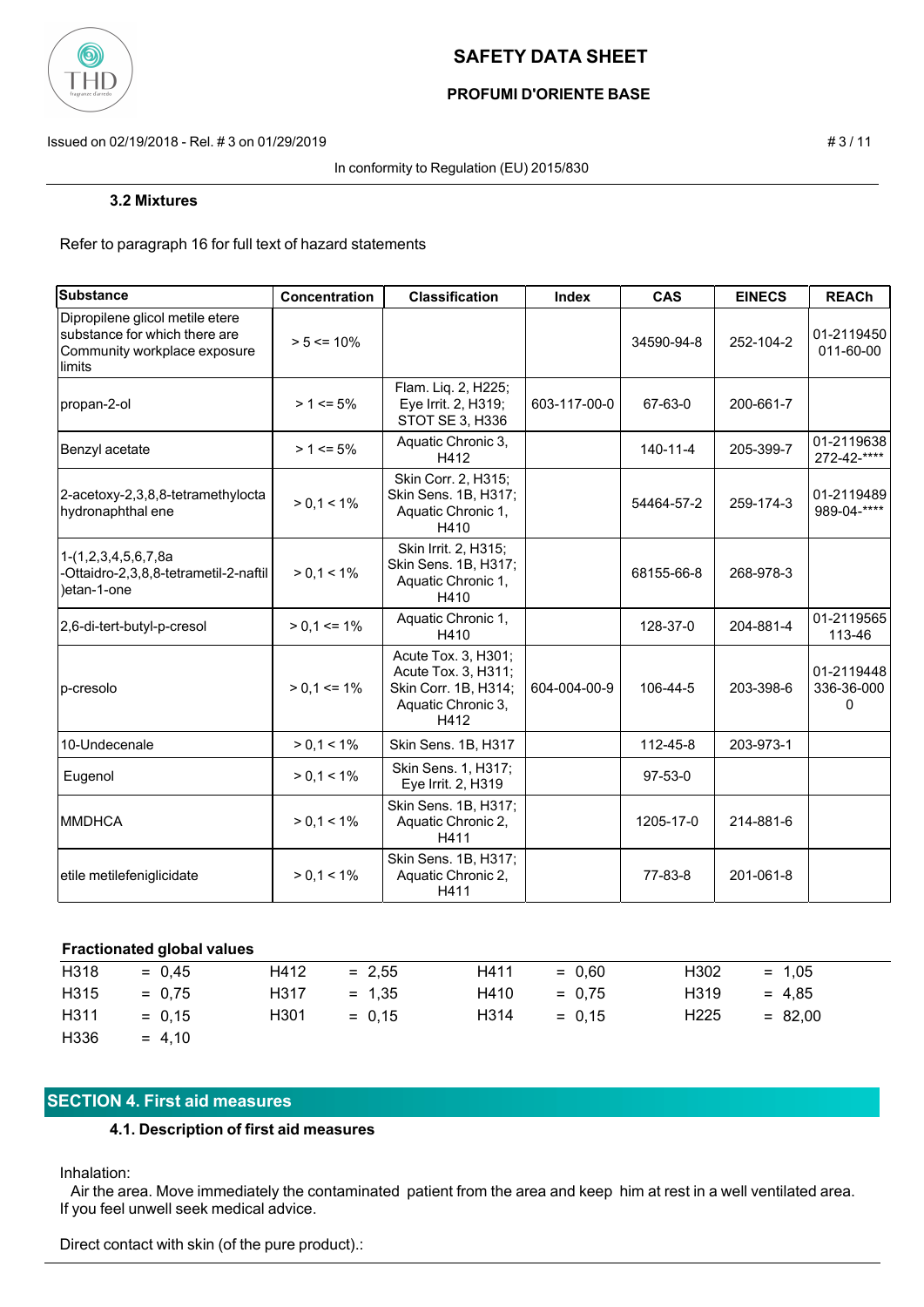

## **PROFUMI D'ORIENTE BASE**

Issued on 02/19/2018 - Rel. # 3 on 01/29/2019 # 4 / 11

In conformity to Regulation (EU) 2015/830

Wash thoroughly with soap and running water.

Direct contact with eyes (of the pure product).:

Wash immediately and thorougly with running water for at least 10 minutes.

Ingestion:

Not hazardous. It's possible to give activated charcoal in water or liquid paraffin medicine

### **4.2. Most important symptoms and effects, both acute and delayed**

No data available.

### **4.3. Indication of any immediate medical attention and special treatment needed**

If medical advice is needed, have product container or label at hand.

## **SECTION 5. Firefighting measures**

### **5.1. Extinguishing media**

Advised extinguishing agents: CO2 or dry powder extinguisher

Extinguishing means to avoid:

Water jets. Use water jets only to cool the surfaces of the containers exposed to fire.

### **5.2. Special hazards arising from the substance or mixture**

No data available.

### **5.3. Advice for firefighters**

 Use protection for the breathing apparatus Safety helmet and full protective suit. The spray water can be used to protect the people involved in the extinction You may also use selfrespirator, especially when working in confined and poorly ventilated area and if you use halogenated extinguishers (Halon 1211 fluobrene, Solkan 123, NAF, etc...)

Keep containers cool with water spray

# **SECTION 6. Accidental release measures**

## **6.1. Personal precautions, protective equipment and emergency procedures**

6.1.1 For non-emergency personnel: Leave the area surrounding the spill or release. Do not smoke Wear gloves and protective clothing

6.1.2 For emergency responders: Wear gloves and protective clothing. Eliminate all unguarded flames and possible sources of ignition. No smoking. Provision of sufficient ventilation. Evacuate the danger area and, in case, consult an expert.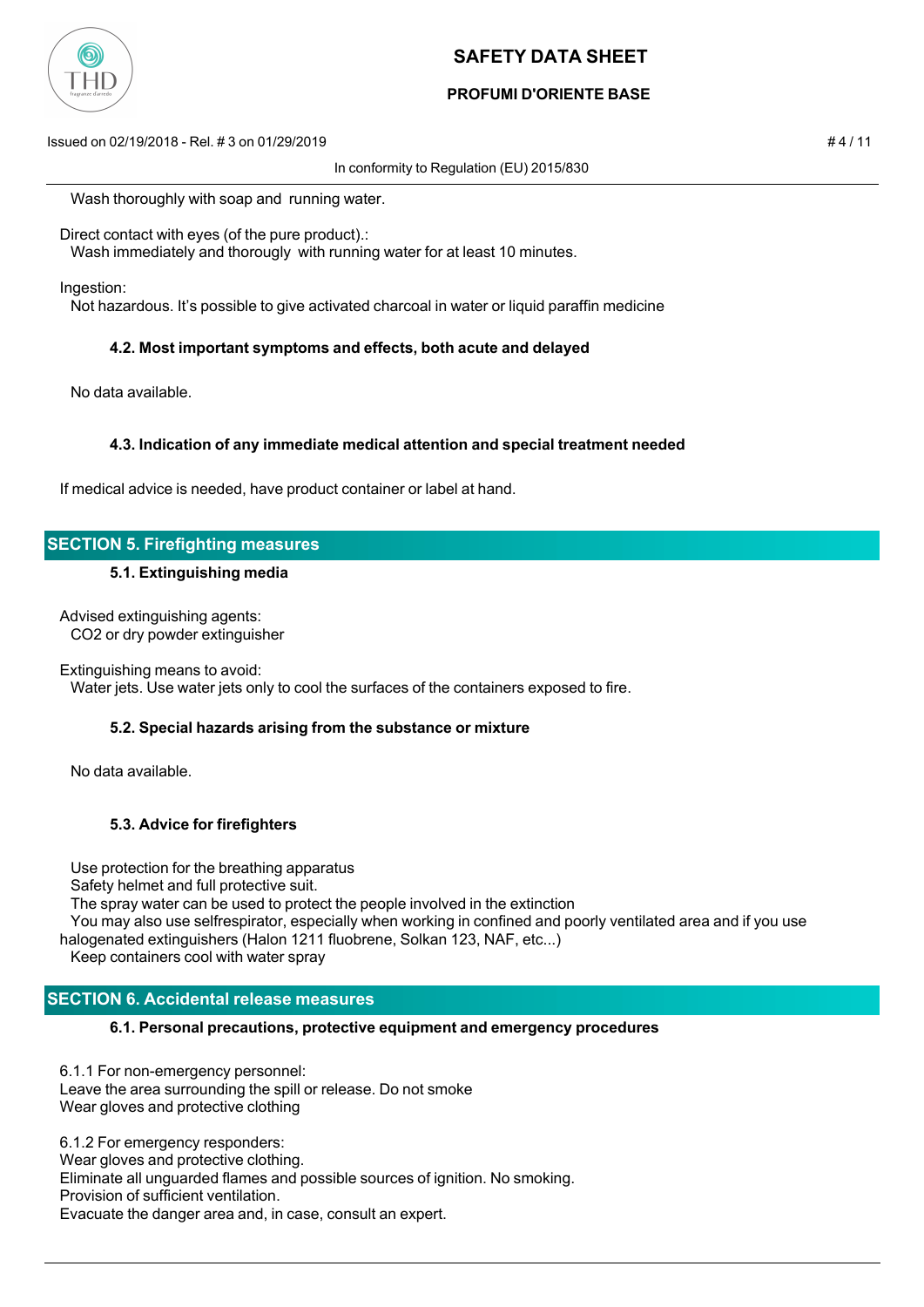

## **PROFUMI D'ORIENTE BASE**

Issued on 02/19/2018 - Rel. # 3 on 01/29/2019 # 5 / 11

In conformity to Regulation (EU) 2015/830

## **6.2. Environmental precautions**

Contain spill with earth or sand.

 If the product has entered a watercourse in sewers or has contaminated soil or vegetation, notify it to the authorities. Discharge the remains in compliance with the regulations

## **6.3. Methods and material for containment and cleaning up**

6.3.1 For containment:

 Recover the product for reuse, if possible, or for removal. Possibly absorb it with inert material. Prevent it from entering the sewer system.

 6.3.2 For cleaning up: After wiping up, wash with water the area and materials involved

 6.3.3 Other information: Nothing in particular.

## **6.4. Reference to other sections**

Refer to paragraphs 8 and 13 for more information

## **SECTION 7. Handling and storage**

### **7.1. Precautions for safe handling**

 Avoid contact and inhalation of vapors Do not smoke at work At work do not eat or drink. Wear protective gloves/protective clothing/eye protection/face protection. See also paragraph 8 below.

### **7.2. Conditions for safe storage, including any incompatibilities**

 Keep in original container closed tightly. Do not store in open or unlabeled containers. Keep containers upright and safe by avoiding the possibility of falls or collisions. Store in a cool place, away from sources of heat and `direct exposure of sunlight. Keep containers tightly closed. Always store in well ventilated areas. Never close the container tightly, leave a chance to vent Keep away from open flames, sparks and heat sources. Avoid direct sunlight exposure.

## **7.3. Specific end use(s)**

Private households.: Handle with care. Store in a ventilated place away from heat sources. Keep container tightly closed.

## **SECTION 8. Exposure controls/personal protection**

### **8.1. Control parameters**

Dipropilene glicol metile etere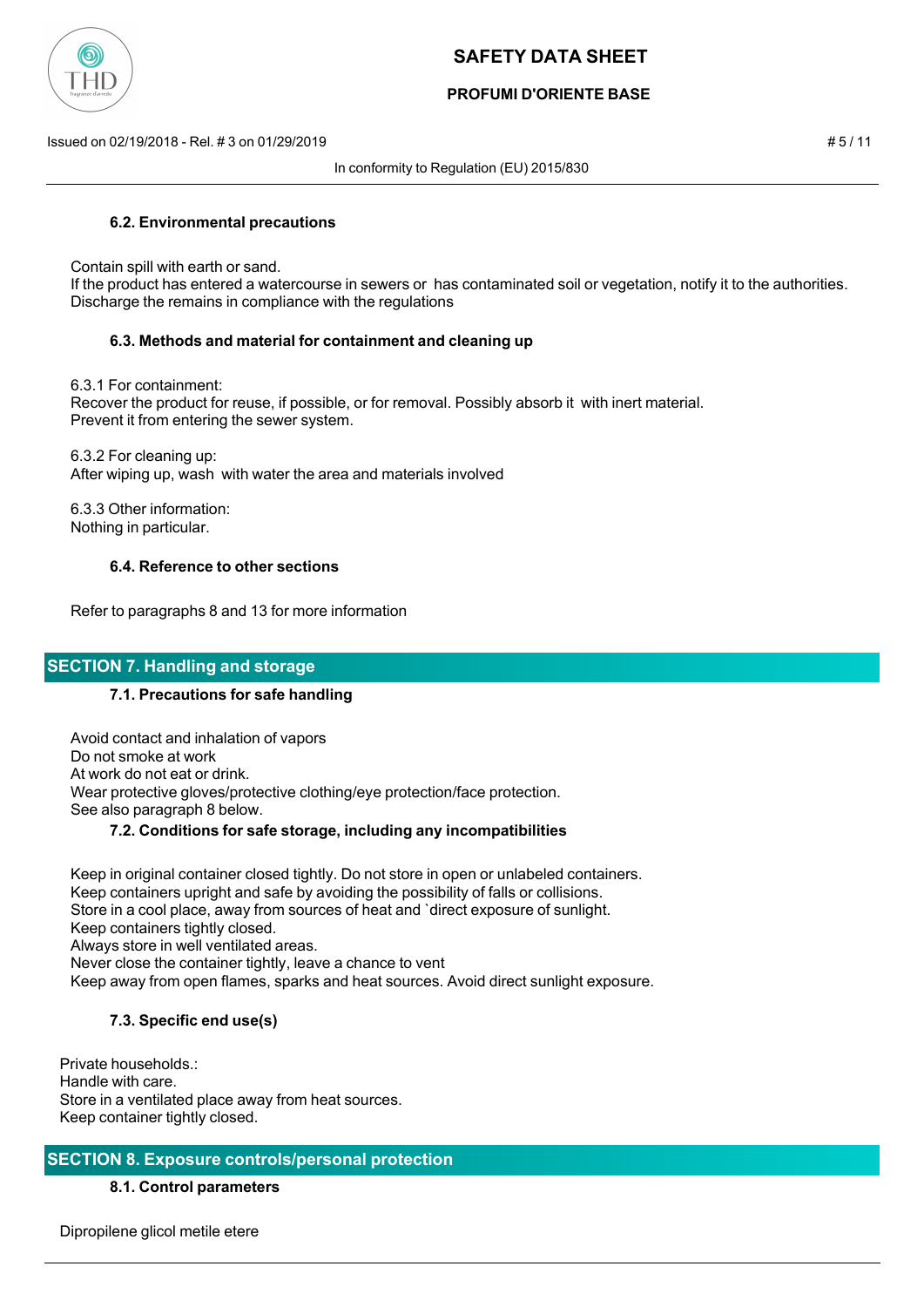

## **PROFUMI D'ORIENTE BASE**

Issued on 02/19/2018 - Rel. # 3 on 01/29/2019 **# 6 / 11**  $\neq 6$  / 11

In conformity to Regulation (EU) 2015/830

\*\*\*\* Not translated \*\*\*\*

propan-2-ol:

TLV: TWA 200 ppm 400 ppm as STEL A4 (not classifiable as a human carcinogen); (ACGIH 2004). MAK: 200 ppm 500 mg/m peak limitation Category: II (2); Risk group for pregnancy: C; (DFG 2004).

## **8.2. Exposure controls**

Appropriate engineering controls: Private households.: No specific control required.

Individual protection measures:

 (a) Eye / face protection Not needed for normal use.

(b) Skin protection

 (i) Hand protection Not needed for normal use.

 (ii) Other Wear normal work clothing.

 (c) Respiratory protection Not needed for normal use.

 (d) Thermal hazards No hazard to report

Environmental exposure controls: Use according to good working practices to avoid pollution into the environment.

## **SECTION 9. Physical and chemical properties**

**9.1. Information on basic physical and chemical properties**

| Physical and chemical properties             | Value           | Determination method |
|----------------------------------------------|-----------------|----------------------|
| Appearance                                   | Liquid, clear.  |                      |
| Odour                                        | Charateristic   |                      |
| lOdour threshold                             | not determined  |                      |
| <b>pH</b>                                    | 7,2             | EPA 150.1 1982       |
| Melting point/freezing point                 | not determined  |                      |
| Initial boiling point and boiling range      | $86^{\circ}$ C  | Phisical             |
| Flash point                                  | $14^{\circ}$ C  | ASTM D 93 (2006)     |
| Evaporation rate                             | not determined  |                      |
| Flammability (solid, gas)                    | not determined  |                      |
| Upper/lower flammability or explosive limits | Inot determined |                      |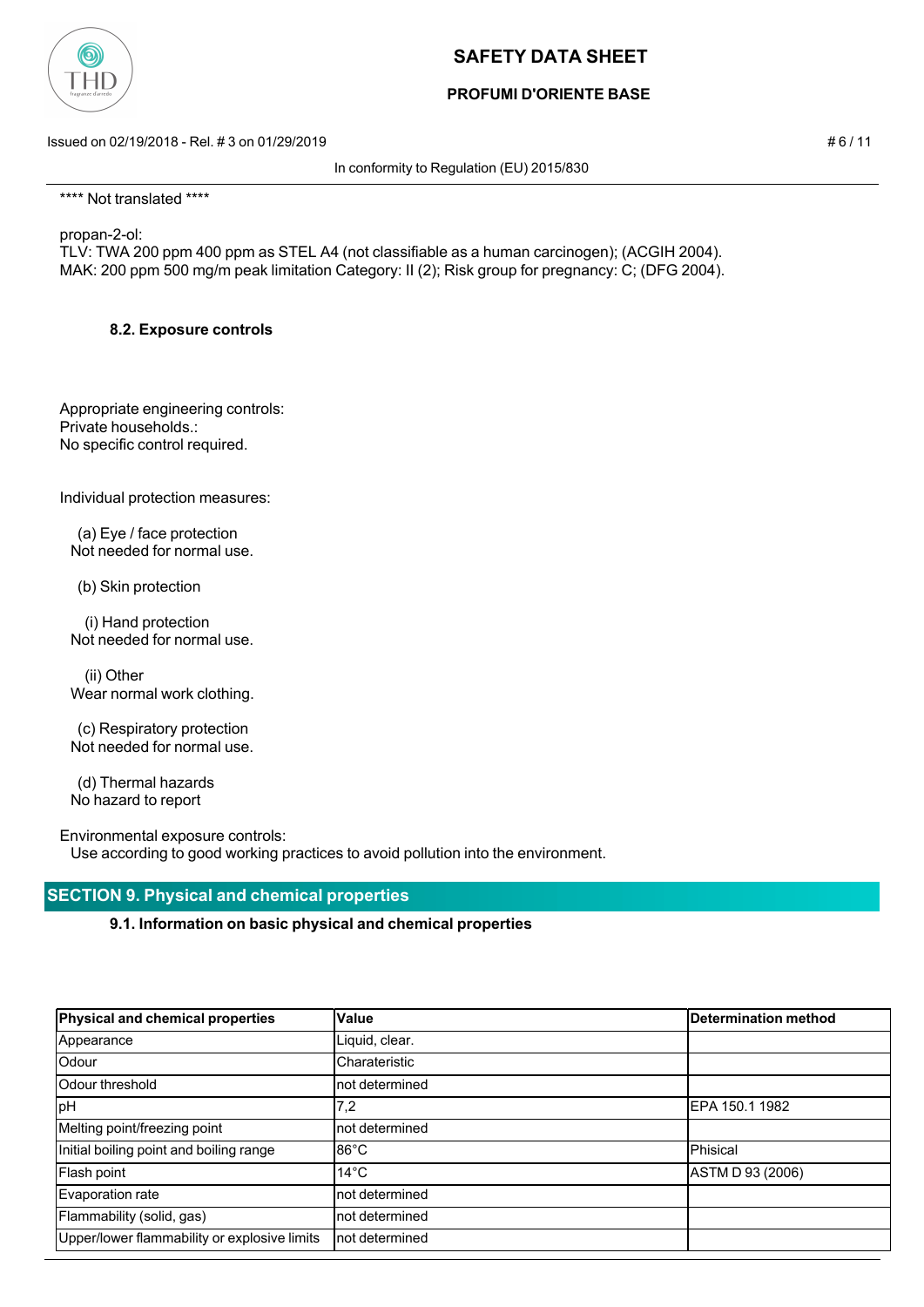

## **PROFUMI D'ORIENTE BASE**

Issued on 02/19/2018 - Rel. # 3 on 01/29/2019 # 7 / 11

#### In conformity to Regulation (EU) 2015/830

| Physical and chemical properties       | <b>Value</b>                            | <b>Determination method</b> |
|----------------------------------------|-----------------------------------------|-----------------------------|
| Vapour pressure                        | Inot determined                         |                             |
| Vapour density                         | Inot determined                         |                             |
| Relative density                       | $0,821$ kg/l                            | ASTM D1298-12b(2017)        |
| Solubility(ies)                        | Inot determined                         |                             |
| <b>Water solubility</b>                | Inot determined                         |                             |
| Partition coefficient: n-octanol/water | Inot determined                         |                             |
| Auto-ignition temperature              | not determined                          |                             |
| Decomposition temperature              | not determined                          |                             |
| Viscosity                              | Cinematica: 6,9 mm2/s Dinamica: 5,66 cP | IASTM D445-18               |
| Explosive properties                   | not determined                          |                             |
| Oxidising properties                   | not determined                          |                             |

### **9.2. Other information**

No data available.

## **SECTION 10. Stability and reactivity**

## **10.1. Reactivity**

No reactivity hazards

### **10.2. Chemical stability**

No hazardous reaction when handled and stored according to provisions.

### **10.3. Possibility of hazardous reactions**

There are no hazardous reactions

#### **10.4. Conditions to avoid**

 Avoid contact with combustible materials. The product could catch fire. heat, open flames, sparks or hot surfaces.

#### **10.5. Incompatible materials**

Nothing in particular.

### **10.6. Hazardous decomposition products**

Does not decompose when used for intended uses.

## **SECTION 11. Toxicological information**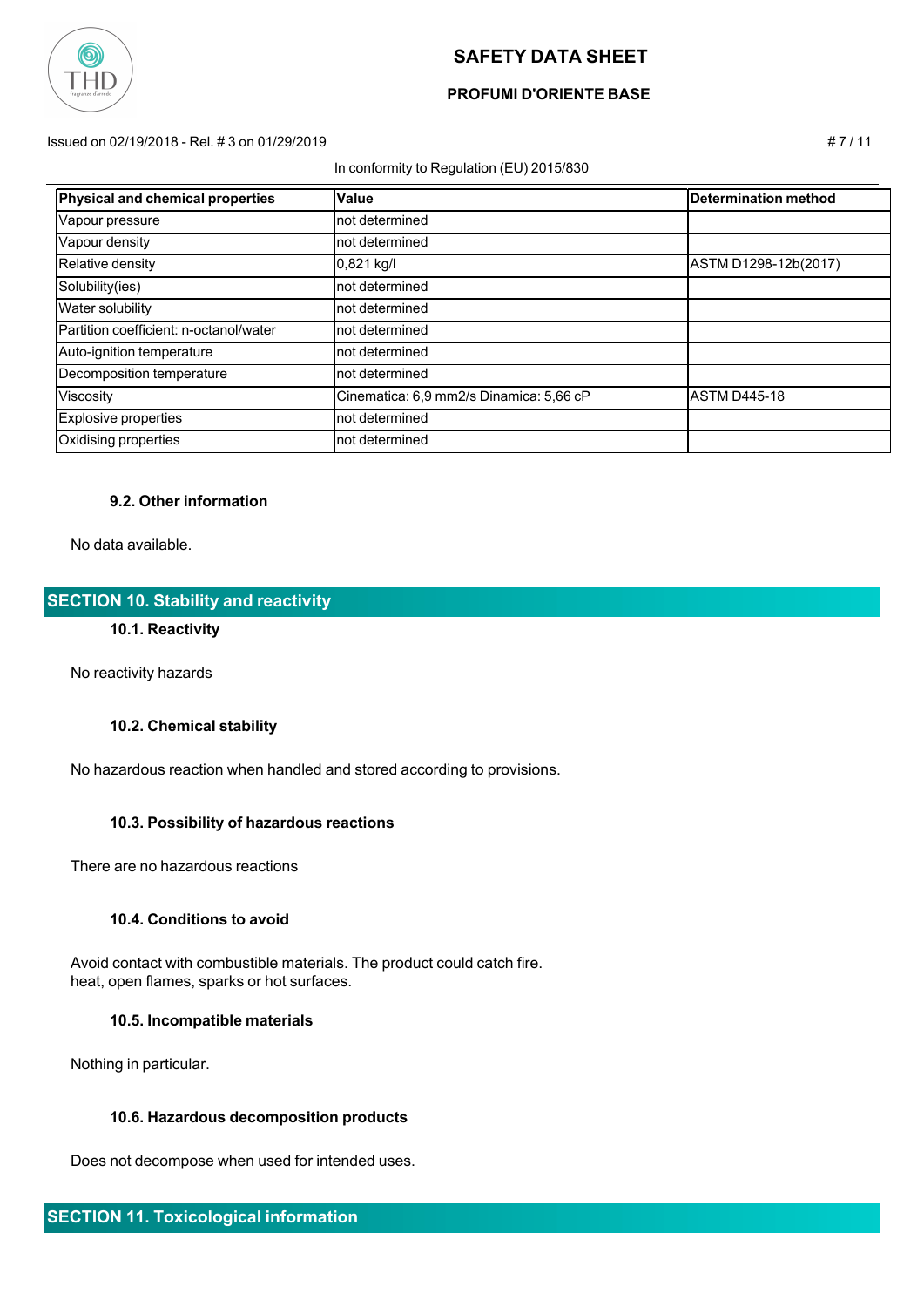

## **PROFUMI D'ORIENTE BASE**

Issued on 02/19/2018 - Rel. # 3 on 01/29/2019 # 8 / 11

In conformity to Regulation (EU) 2015/830

### **11.1. Information on toxicological effects**

ATE(mix) oral = 27.777,8 mg/kg

ATE(mix) dermal = 200.000,0 mg/kg

ATE(mix) inhal =  $\infty$ 

(a) acute toxicity: based on available data, the classification criteria are not met

(b) skin corrosion/irritationbased on available data, the classification criteria are not met

(c) serious eye damage/irritation: based on available data, the classification criteria are not met

(d) respiratory or skin sensitization: based on available data, the classification criteria are not met

(e) germ cell mutagenicity: based on available data, the classification criteria are not met

(f) carcinogenicity: based on available data, the classification criteria are not met

(g) reproductive toxicity: based on available data, the classification criteria are not met

 (h) specific target organ toxicity (STOT) single exposure: based on available data, the classification criteria are not met

 (i) specific target organ toxicity (STOT) repeated exposurebased on available data, the classification criteria are not met

(j) aspiration hazard: based on available data, the classification criteria are not met

Related to contained substances:

propan-2-ol:

Routes of exposure: the substance can be absorbed into the body by inhalation of its vapour.

INHALATION RISK: A harmful contamination of air sar reached quite slowly due to evaporation of the substance at 20 C; However, for spraying or scattering, much more quickly.

Effects of short-term exposure: the substance is irritating to eyes and respiratory tract pu substance determining effects on the central nervous system, causing depression. Exposure far above the OEL pu lead to unconsciousness. Effects of long-term or repeated: liquid degreasing characteristics.

Acute hazards/symptoms INHALATION cough. Vertigo. Drowsiness. Headache. Sore throat. See If Swallowed. SKIN dry skin.

EYE Redness.

SWALLOWED, abdominal pain. Respiratory difficulties. Nausea. A State of unconsciousness. Vomiting. (Further see inhalation).

N O T E The use of alcoholic beverages enhances the harmful effect.

LD50 (rat) Oral (mg/kg body weight) = 2100

LD50 Dermal (rat or rabbit) (mg/kg body weight) = 2100

## **SECTION 12. Ecological information**

### **12.1. Toxicity**

The product is dangerous for the environment as it is toxic for aquatic organisms following acute exposure.

Use according to good working practices to avoid pollution into the environment.

### **12.2. Persistence and degradability**

No data available.

### **12.3. Bioaccumulative potential**

No data available.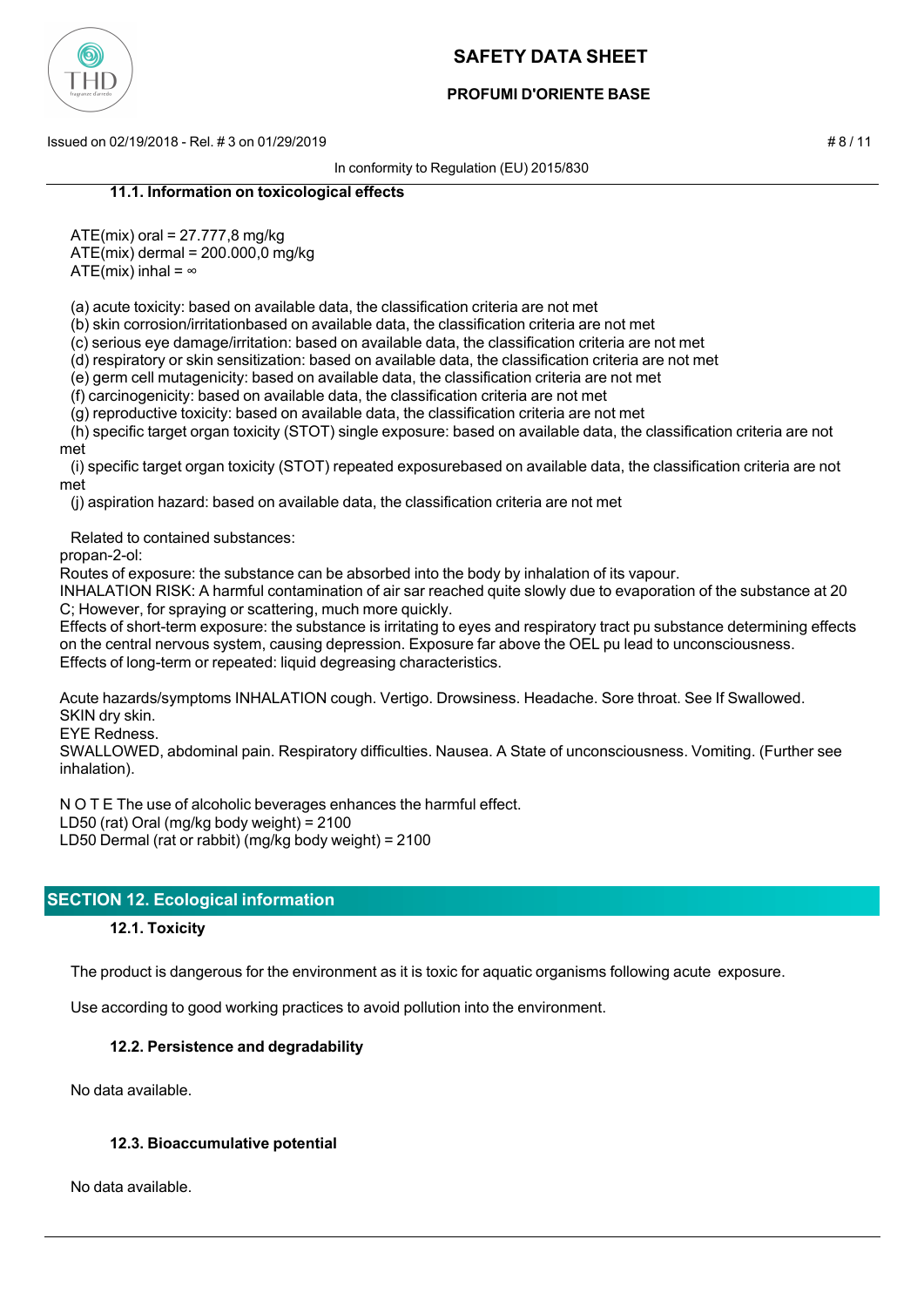

## **PROFUMI D'ORIENTE BASE**

Issued on 02/19/2018 - Rel. # 3 on 01/29/2019 **# 9 / 11**  $\neq$  9 / 11

In conformity to Regulation (EU) 2015/830

#### **12.4. Mobility in soil**

 Related to contained substances: propan-2-ol: The pi product water and light fully miscible in 20 C. Is lost by evaporation within one day. Large volumes can penetrate into the soil and contaminate groundwater.

### **12.5. Results of PBT and vPvB assessment**

The substance / mixture NOT contains substances PBT/vPvB according to Regulation (EC) No 1907/2006, Annex XIII

#### **12.6. Other adverse effects**

No adverse effects

## **SECTION 13. Disposal considerations**

#### **13.1. Waste treatment methods**

 Do not reuse empty containers. Dispose of them in accordance with the regulations in force. Any remaining product should be disposed of according to applicable regulations by addressing to authorized companies. Recover if possible. Send to authorized discharge plants or for incineration under controlled conditions. Operate according to local and National rules in force

### **SECTION 14. Transport information**

### **14.1. UN number**

ADR/RID/IMDG/ICAO-IATA: 1266

ADR exemption because compliance with the following characteristics: Combination packagings: per inner packaging 5 L per package 30 Kg Inner packagings placed in skrink-wrapped or stretch-wrapped trays: per inner packaging 5 L per package 20 Kg

### **14.2. UN proper shipping name**

ADR/RID/IMDG: PRODOTTI PER PROFUMERIA contenenti solventi infiammabili ADR/RID/IMDG: PERFUMERY PRODUCTS with flammable solvents ICAO-IATA: PERFUMERY PRODUCTS with flammable solvents

### **14.3. Transport hazard class(es)**

ADR/RID/IMDG/ICAO-IATA: Class : 3 ADR/RID/IMDG/ICAO-IATA: Label : Limited quantities ADR: Tunnel restriction code : D/E ADR/RID/IMDG/ICAO-IATA: Limited quantities : 5 L IMDG - EmS : F-E, S-D

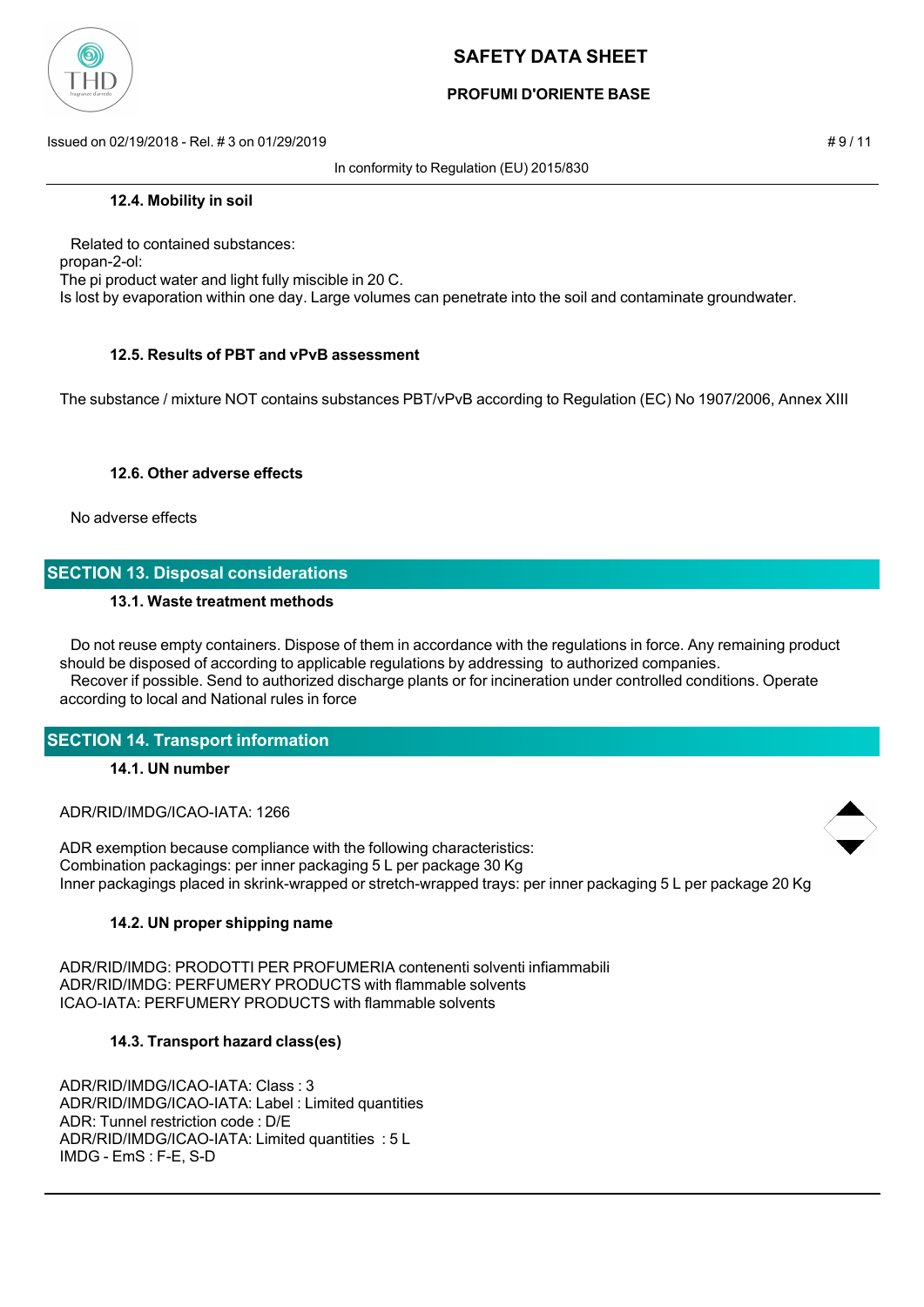

## **PROFUMI D'ORIENTE BASE**

Issued on 02/19/2018 - Rel. # 3 on 01/29/2019 # 10 / 11

In conformity to Regulation (EU) 2015/830

### **14.4. Packing group**

ADR/RID/IMDG/ICAO-IATA: III

### **14.5. Environmental hazards**

ADR/RID/ICAO-IATA: Product is not environmentally hazardous IMDG: Marine polluting agent : Not

#### **14.6. Special precautions for user**

The transport must be carried out by authorised vehicles carrying dangerous goods in accordance with the requirements of the current edition of the agreement and the provisions A.D.R national regulations. The transport must be carried out in the original packaging and in packages that are made from materials resistant to the content and not likely to generate with this dangerous reactions. Employees to the loading and unloading of dangerous goods have received proper training on the risks presented by prepared and on possible procedures to be taken in the event of emergency situations

### **14.7. Transport in bulk according to Annex II of MARPOL73/78 and the IBC Code**

It is not intended to carry bulk

### **SECTION 15. Regulatory information**

### **15.1. Safety, health and environmental regulations/legislation specific for the substance or mixture**

Seveso category: P5c - FLAMMABLE LIQUIDS

REGULATION (EU) No 1357/2014 - waste: HP3 - Flammable

#### **15.2. Chemical safety assessment**

No chemical safety assessment was carried out by the supplier

## **SECTION 16. Other information**

### **16.1. Other information**

Description of the hazard statements exposed to point 3

H225 = Highly flammable liquid and vapour.

H319 = Causes serious eye irritation.

H336 = May cause drowsiness or dizziness.

- H412 = Harmful to aquatic life with long lasting effects.
- H315 = Causes skin irritation.
- H317 = May cause an allergic skin reaction.
- H410 = Very toxic to aquatic life with long lasting effects.
- H301 = Toxic if swallowed.
- H311 = Toxic in contact with skin.
- H314 = Causes severe skin burns and eye damage.
- H411 = Toxic to aquatic life with long lasting effects.